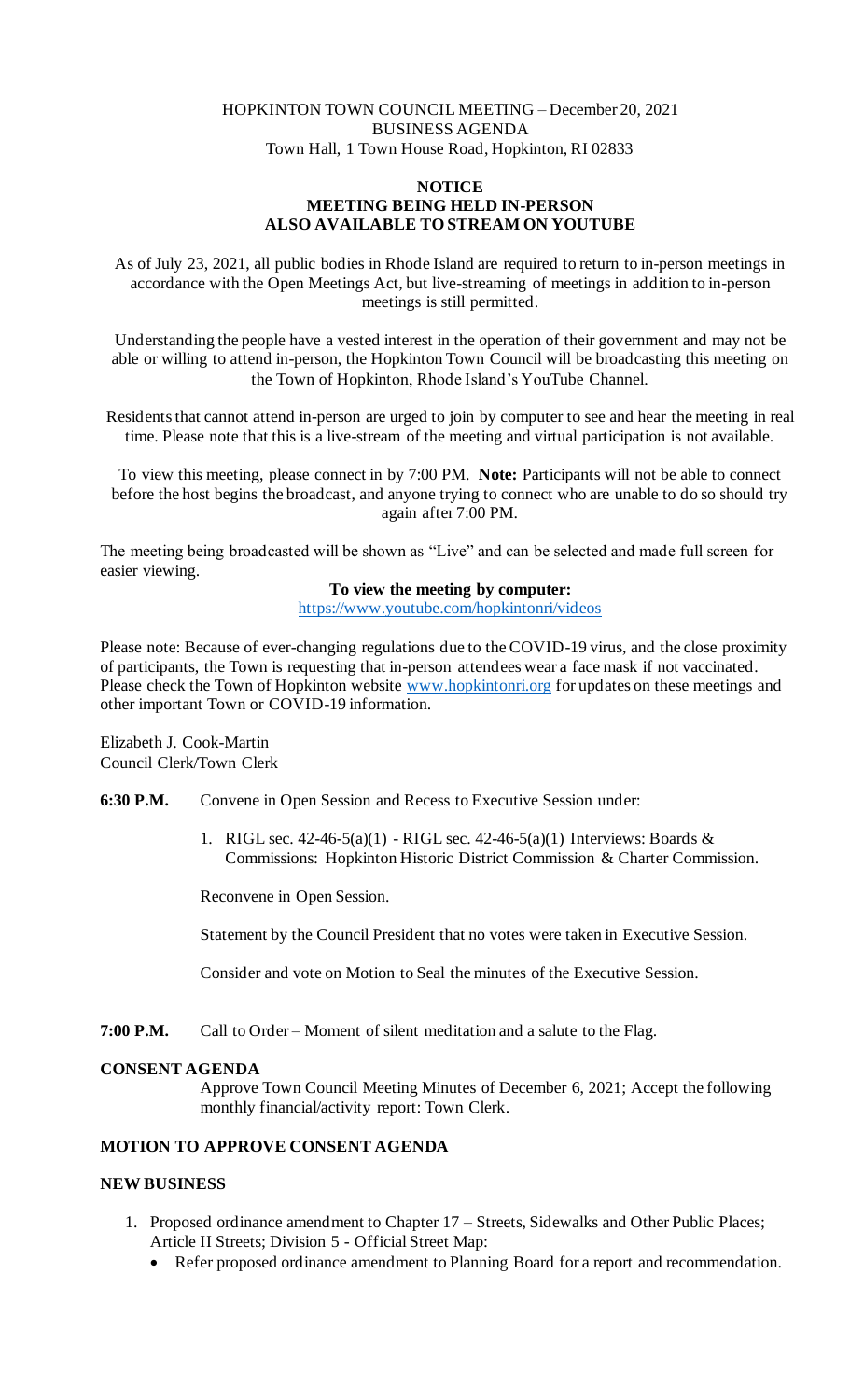- Discuss and consider setting a hearing date for proposed amendment to Division 5 Official Street Map introduced and sponsored by Councilor Marvel.
- 2. Proposed ordinance amendment to Chapter 17 Streets, Sidewalks and Other Public Places; Article II; Division 4 – Building Numbers and Street Names:
	- Discuss and consider setting a hearing date for proposed amendment to Division 4 Building Numbers and Street Names introduced and sponsored by Councilor Marvel.
- 3. Discuss, consider and possibly vote on a Resolution authorizing the purchase of one vehicle for the Police Department and the financing through a lease purchase agreement. See attached.
- 4. Discuss, consider and possibly vote to contribute to cover one-third of the cost of the building permit fees for the Maddie Potts Fieldhouse at Chariho Athletic Stadium to be donated back to the Maddie Potts Foundation requested by the Town of Richmond.

### **PUBLIC FORUM – To participate you must be present in the Meeting Room**

### **ADJOURN**

If communication assistance (readers/interpreters/captions) is needed or any other accommodation to ensure equal participation by any person, please contact the Town Clerk's Office at 377-7777 (V) or  $377$ -7773 (TDD) at least two (2) business days prior to the meeting.

Posting Details: Town Hall, Police Station, Hopkinton Website, Secretary of State Website. Posting date: December 16, 2021

#### THE TOWN OF HOPKINTON, RI

#### RESOLUTION AUTHORIZING THE PURCHASE OF ONE VEHICLE FOR USE BY THE POLICE DEPARTMENT AND THE FINANCING THEREOF THROUGH A LEASE PURCHASE AGREEMENT AND AUTHORIZING THE EXECUTION AND DELIVERY OF A LEASE PURCHASE AGREEMENT AND RELATED INSTRUMENTS, AND DETERMINING OTHER MATTERS IN CONNECTION THEREWITH

WHEREAS, the Town desires to enter into a lease purchase agreement for one vehicle for use by the Police Department (collectively, the "Vehicle"); and

WHEREAS, the Vehicle is essential for the Town to perform its governmental functions; and

WHEREAS, the Town has taken the necessary steps, including those relating to any applicable legal bidding requirements, to arrange for the purchase of the Vehicle and for the lease purchase financing thereof through Municipal Leasing Consultants or one of its agents or assignees, in a principal amount not to exceed \$44,454.

RESOLVED that:

SECTION l. The Town Council hereby authorizes the Finance Director and the President of the Town Council, acting on behalf of the Town, to purchase the Vehicle and to finance the same through a Lease Purchase Agreement and related documents (the "Financing Documents"), subject to annual appropriation therefore by the Town.

SECTION 2. The form and other details, terms and conditions of the Financing Documents shall be fixed by the Finance Director and the President of the Town Council.

SECTION 3. The Finance Director and the President of the Town Council, each acting singly, is hereby authorized to enter into the Financing Documents and said officers are hereby authorized and instructed to take all actions, and to execute and deliver the Financing Documents and any related agreements, certificates and other documents in such form as they may deem necessary or desirable to implement the lease purchase financing of the equipment. To the extent that the Financing Documents contemplate tax-exempt lease financing, such officers are also authorized to take all action, on behalf of the Town, necessary to insure that interest component of the lease payments will be excludable from gross income for federal income tax purposes and to refrain from all actions which would cause the interest component of the Lease to become subject to federal income taxes.